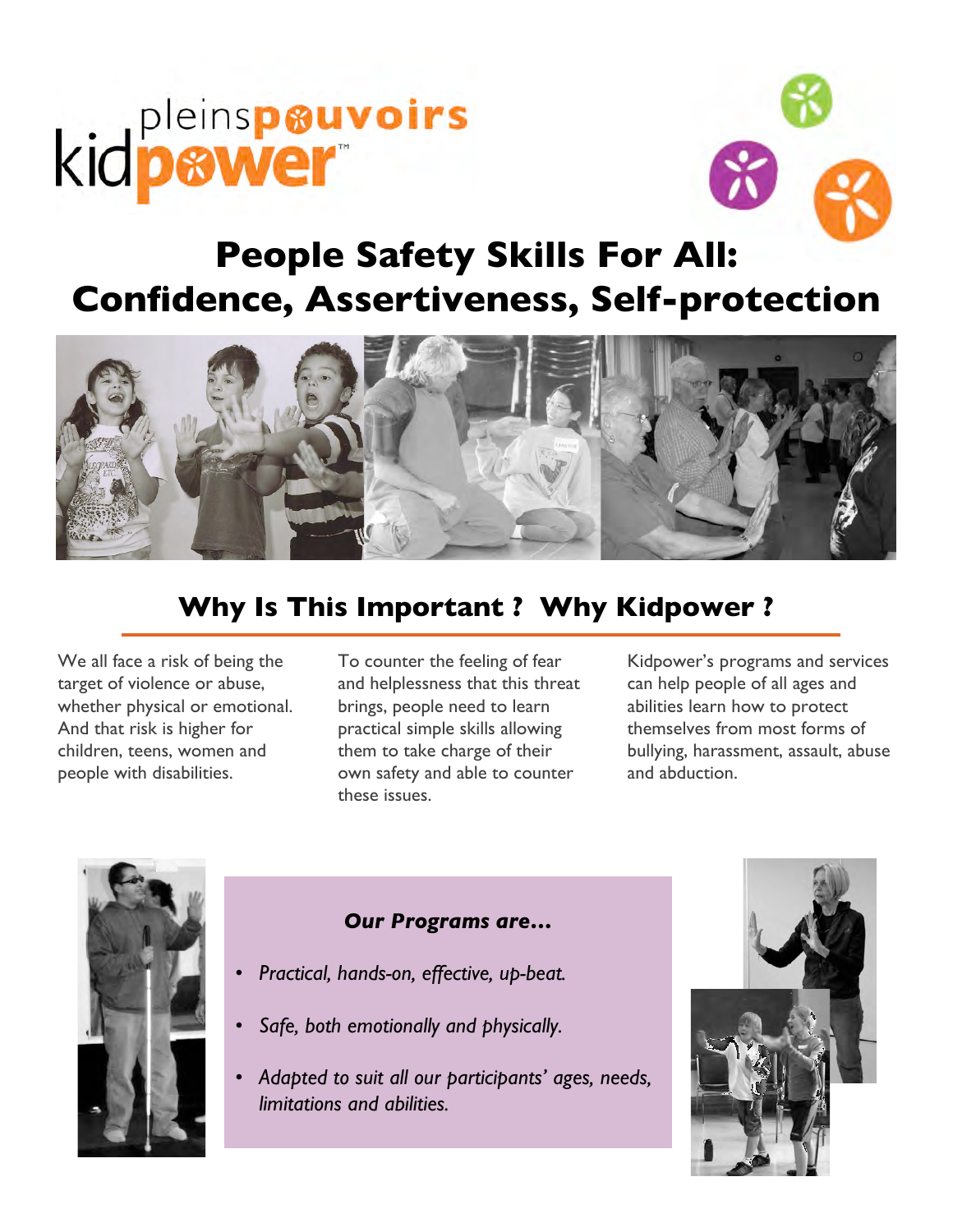# kidpewer & teenpewer

# **People Safety & Successful Communication Programs**





#### *Parent-Child Workshops Week-End Family Workshops Workshops For Teens Daycare, School and After-school Programs Workshops For Parents and Caring Adults*

Fun, hands-on programs adapted to the ages and lives of participants, like:

- Ages 5-8: Learning safety skills without raising fear.
- Ages 9-12: Balancing safety and increasing independence in pre-teens.
- **Ages 13-17**: Learning how to make safe choices, manage a variety of risky situations and assert oneself with peers and friends.
- **Parent-Child:** Develop a common family language and shared experiences around safety skills and support further learning of *Everyday Safety Skills* at home, and when available, *Emergency Safety* (self-defense).
- **Parents** : Learning how to use the primordial influence of parents and caring adults to help children learn how to be safe with other people.



*"Kidpower provides extremely valuable tools that empower children and significantly reduce their risk of being victimized. In today's times, every child should have the opportunity to take this wonderful program."*

#### **Naïma Boumedine Daycare Director**

*"I believe Kidpower has an outstanding track-record for teaching effective safety skills without raising fear in children. I am happy to give a strong endorsement."*

#### *Trainings For Professionals*

**Terry Medina, Police Captain**

Trainings for teachers, educators, social workers and other health, education and social service professionals to help them integrate the Kidpower™method and *Everyday Safety Skills* in their daily work with children, teens, adults, seniors or people with special needs.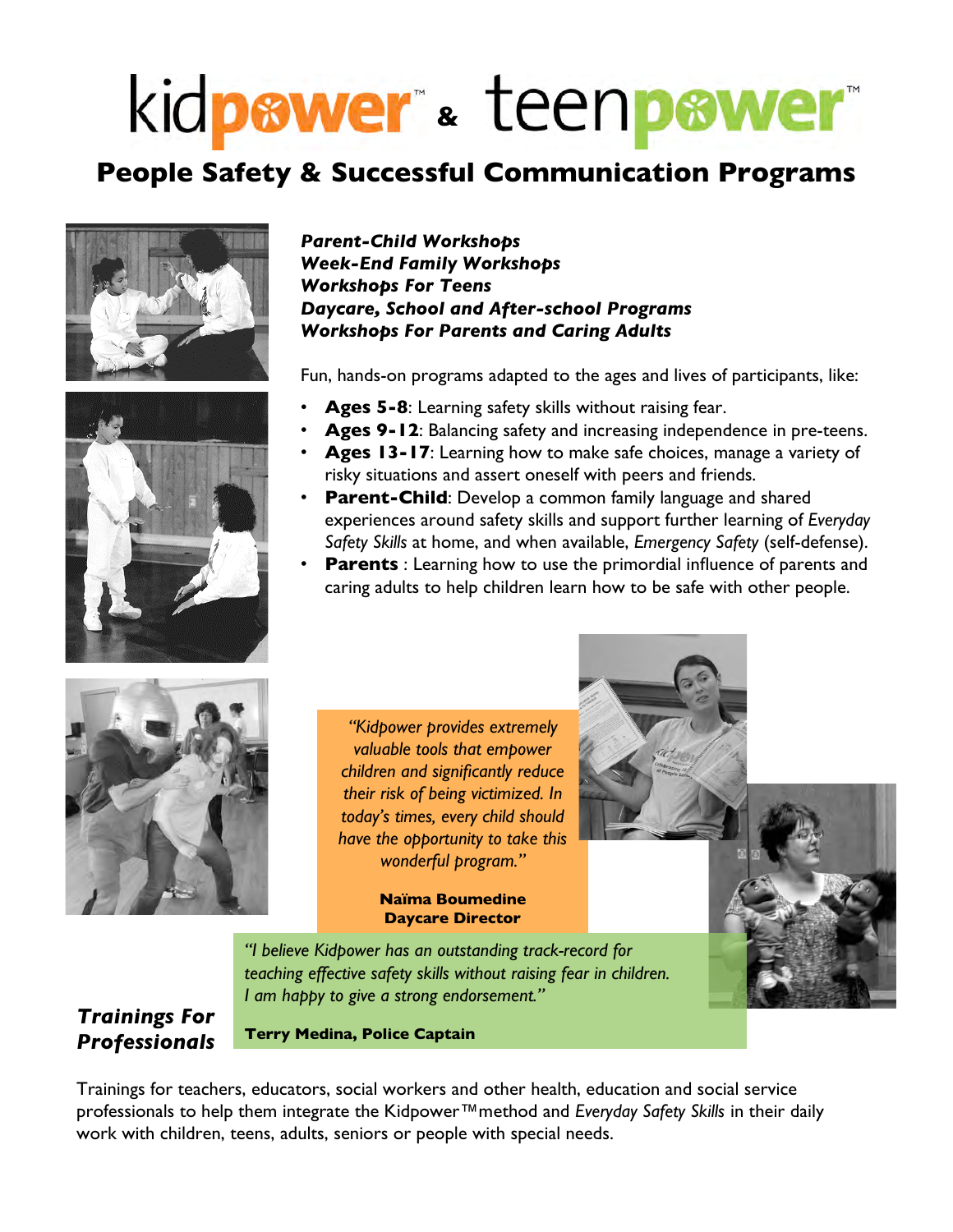# fullp**ower** & Adapted Programs For Adults

*"For survivors, Fullpower programs offer a way to take back their power on a physical level. For all of us, they offer a way to free ourselves from fear."*

#### **Ellen Bass, Co-Author of** *The Courage to Heal* **and** *Free Your Mind and Founding Board President of Kidpower Int'l*

#### *Fullpower and Workpower Programs:*

Workshops available in a variety of formats and themes, tailored to the needs of each group.

### *Seniorpower Program*: Offers

adapted workshops to the changing needs and abilities of seniors.

*Specialpower Programs:* These tailored workshops are for people living with life challenges such as a handicap, developmental delay, mental health challenge, homelessness, history of abuse, …

Any of these programs provide tailored workshops for adults, regardless of their age, life history or abilities whether physical, psychological or intellectual. Our goal: to increase the confidence and the capabilities people already have; to help them better advocate for themselves and their loved ones and defend their right to emotional and physical integrity; to learn how to develop safe relationships and successful communication, free of harassment or fear.

Our workshops are open to females and males of all ages, in single or mixed gender groups. All programs include *Everyday Safety Skills* and several also cover *Emergency Safety Skills* (self-defense).

*"Your programs are effective and well adapted; they can play an important role in the safety of people with developmental delays. They offer them the opportunity to become better aware of their ability to take charge of their safety and their value as a human being: that's a precious gift.*

> **Diane Milliard, Director Institut québécois de la déficience intellectuelle**







#### **No matter what our age or ability, we can learn to …**

- Act with awareness, calm and confidence
- Recognize and manage our emotional triggers
- Set appropriate boundaries with people we know
- Adopt strategies that increase safety and confidence when dealing with strangers or when out on our own
- Use our voices and body language to get out of most threatening situations.
- Protect ourselves from hurtful words, insults, namecalling or verbal attack
- Act responsibly while respecting others
- Use conflict resolution skills to de-escalate a confrontation
- Communicate successfully what we want and don't want
- Make safe choices
- Deal effectively with bullying and harassment
- Say 'No' to peer pressure and friends
- Counter threats, emotional coercion and bribes
- Persist in getting the help we need, including in public places or from people in authority
- As a last resort, use simple effective physical self-defense, in an appropriate way